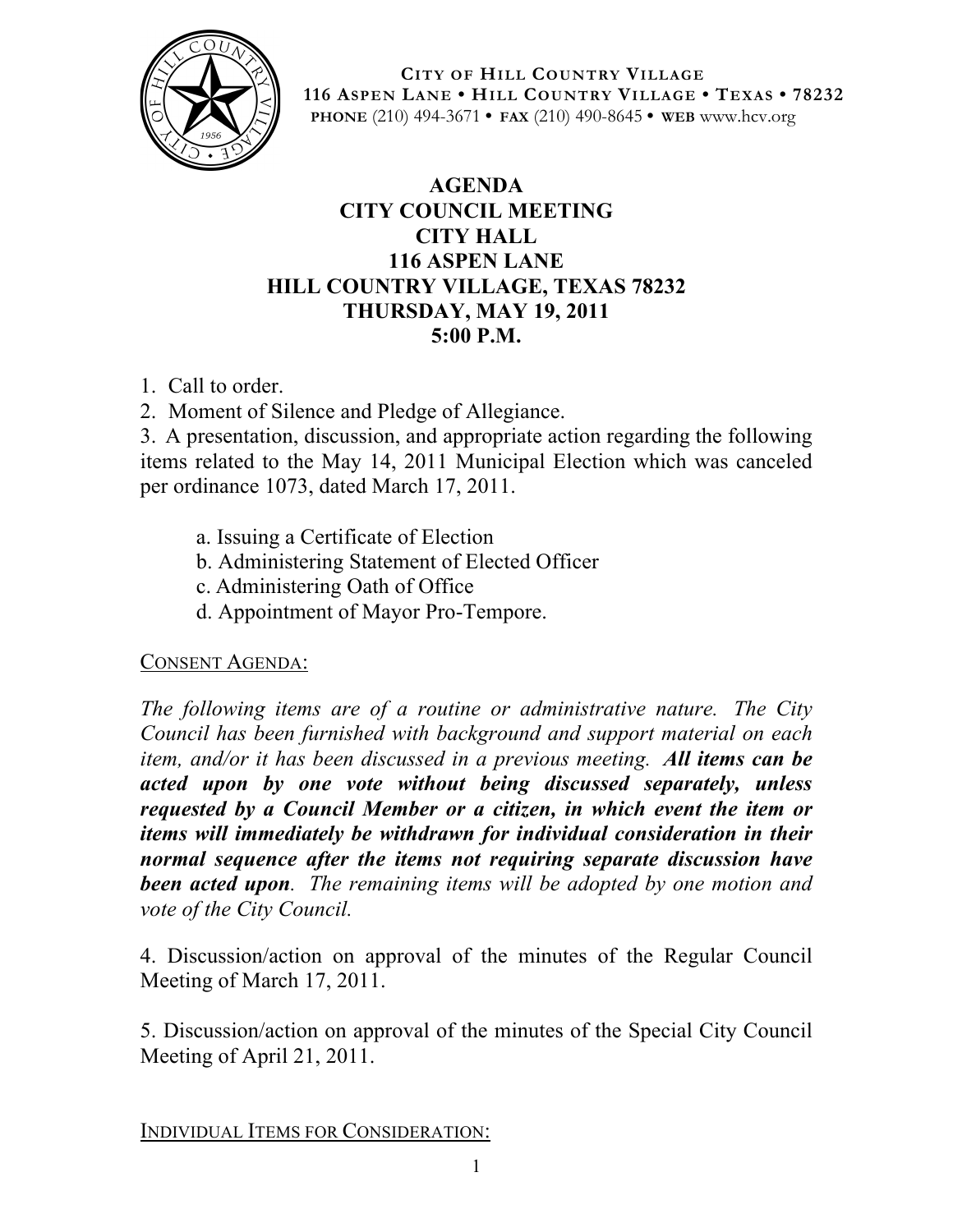6. Citizens to be heard.

*At this time, citizens who have filled out a registration form prior to the start of the meeting may speak on any topic they wish to bring to the attention of the governing body so long as that topic is not on the agenda for this meeting. Citizens may speak on specific agenda items when that item is called for discussion. During the Citizens to be Heard section no council action may take place and no council discussion or response is required to the speaker. A time limit of two minutes per speaker is permitted; the council may extend this time at their discretion.*

7. Discussion/action on approving a transfer of funds from city reserves to the city engineering budget line item to fund continuing Storm Water compliance items.

8. Discussion/action on a request from Drury Southwest Inc., to be reimbursed an amount determined by council not to exceed \$5,515.75 for sewer use fees charged to one of their client's accounts.

9. Discussion and update on the Fire Contract with Hollywood Park.

10. Discussion/action on approving a contract with Waste Management.

11. Discussion on the outstanding city bonds.

12. Discussion on the disposition of the city property located at Bitters Road between South Tower Drive and Winding Way.

13. Discussion on road maintenance, schedule for repair and costs associated with the repairs.

14. Discussion on the Water Supply Development Plan with Lockwood, Andrews, & Newnam, Inc.

15. Discussion and possible action on position description and engagement of City of Hill Country Village Chief of Staff.

16. Discussion/action on surveying residents or holding a Town Hall meeting to develop a long-range plan.

17. Discussion/action regarding the March 31, 2011 financial statement.

18. Discussion/action regarding the April 30, 2011 financial statement.